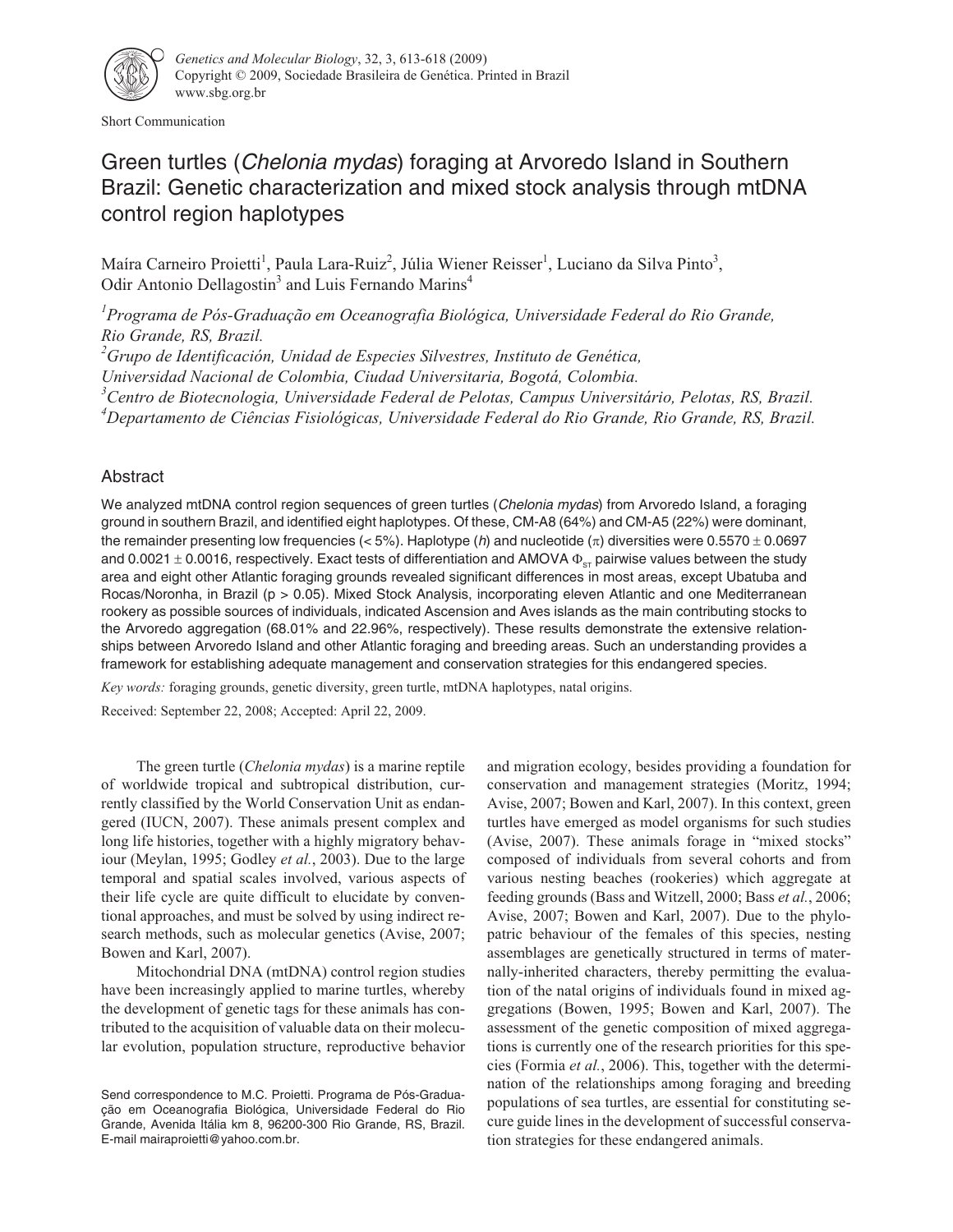Sampling was undertaken at Arvoredo Island, located within the Arvoredo Marine Biological Reserve (27° 17' S and 48° 22' W), in July 2005, January-February 2006 and July 2006, at five different sites located on the western and northern parts of the island (Figure 1). Tissue samples were obtained from the flippers of 49 juvenile green turtles hand-captured through free and SCUBA dives, by using 5 mm disposable biopsy punches. The samples were then conserved in absolute ethanol and kept at -20 °C. Curved carapace length and the weight of sampled individuals ranged from 35 to 72.5 cm (mean 52 cm) and 7.5 to 45 kg (mean 19.9 kg), respectively.

DNA extraction was performed through the standard phenol:chlorophorm method with precipitation in absolute ethanol (Hillis *et al.*, 1996). Control region fragments were amplified via polymerase chain reactions (PCR) using the primers LTCM1 and HDCM1 (Allard *et al.*, 1994), under the following conditions: initial denaturation of 1 min at 94 °C, 35 cycles of 30 s at 94 °C, 1 min at 50 °C, 1 min at 72 °C, and a final 5 min extension at 72 °C. Products were purified using Illustra GFX purification kits (GE Healthcare, U.S.A.), and sequenced in both directions using DYEnamic ET dye terminator kits in a MegaBACE 500 DNA sequencer (GE Healthcare, U.S.A.).

Sequences (491 bp) were aligned by means of Clustal X 1.83 software (Thompson *et al.*, 1997), and haplotypes classified according to the Archie Carr Center for Sea Tur-



**Figure 1** - Location of Arvoredo Island (AI - triangle) and other foraging and nesting areas used for comparison and Mixed Stock Analysis. Abbreviations for foraging grounds (squares) are: UB (Ubatuba), R/N (Rocas/Noronha), AF (Almofala), BA (Barbados), BH (Bahamas), NI (Nicaragua), FL (Florida) and NC (North Carolina). Abbreviations for nesting areas (circles) are: TI (Trindade Island), R/N (Rocas/Noronha), AS (Ascension Island), GB (Guinea Bissau), BI (Bioko), ST (São Tomé), AV (Aves Island), SU (Surinam), MX (Mexico), CR (Costa Rica), FL (Florida) and CY (Cyprus).

tle Research online genetic bank (Florida University). A minimum spanning network demonstrating relationships among haplotypes was set up using TCS 1.3 software (Clement *et al.*, 2000). Exact tests of differentiation between Arvoredo Island and other Atlantic foraging grounds were carried out with Arlequin 3.11 (Excoffier *et al.*, 2005), using Markov Chain Monte Carlo (MCMC) of 10000 permutations with  $1000$  dememorization steps. Pairwise  $\Phi$ statistics ( $\Phi_{ST}$ , which summarizes the degree of differentiation between populations) were checked through Analysis of Molecular Variance (AMOVA) conducted with 10000 permutations with Arlequin 3.11, according to the Tamura-Nei model of nucleotide substitution. The Brazilian foraging grounds included in these analyses for comparison were Ubatuba (SP), Almofala (CE) (Naro-Maciel *et al.*, 2007), Rocas Atoll (RN) and Fernando de Noronha (PE) (Bjorndal *et al.*, 2006). The latter two were grouped into one single unit for all analyses, due to geographic proximity (c.a. 150 km) and small sample size, being hereafter referred to as Rocas/Noronha. Nicaragua (Bass *et al.*, 1998), Barbados (Luke *et al.*, 2004), Bahamas (Lahanas *et al.*, 1998), Florida (Bass and Witzell 2000) and North Carolina (Bass *et al.*, 2006), in the Caribbean and North Atlantic, were also included for comparison. Structuring between foraging areas grouped into North and South Atlantic aggregations was checked through AMOVA.

Probable natal origins were defined through Mixed Stock Analysis (MSA) employing Bayes software (Pella and Masuda, 2001), and considering equal prior probabilities assigned to each source. Source populations employed as possible contributors to the Arvoredo Island group correspond to all the Atlantic and Mediterranean rookeries described in literature by Bjorndal *et al.* (2005, 2006), Formia *et al.* (2006, 2007), Encalada *et al.* (1996) and Kaska (2000), namely, Trindade Island and Rocas/Noronha (Brazil), Ascension Island (United Kingdom), Poilão (Guinea Bissau), Bioko Island (Equatorial Guinea), São Tomé (Democratic Republic of São Tomé and Príncipe), Aves Island (Venezuela), Matapica (Surinam), Quintana Roo (Mexico), Tortuguero (Costa Rica), Florida (United States) and Lara Bay (Cyprus). Principe (Democratic Republic of São Tomé and Príncipe) was excluded from this analysis due to the small size of the sample.

We encountered eight polymorphic sites which defined eight previously described Atlantic Ocean haplotypes. The predominant haplotype was CM-A8 (64%), commonly found in South Atlantic rookeries, followed by CM-A5 (22%), mainly found in the Costa Rica, Surinam and Aves Island rookeries. The remaining haplotypes were relatively rare, with less than 5% frequency. To date, CM-A9 (2%), CM-A24 (4%) and CM-A32 (2%) have only been observed in the South Atlantic rookeries of Rocas Atoll, Trindade and Ascension Island, whereas CM-A10 (2%) has been found in Rocas Atoll and Ascension Island. CM-A39 (2%), previously unregistered in foraging areas, and CM-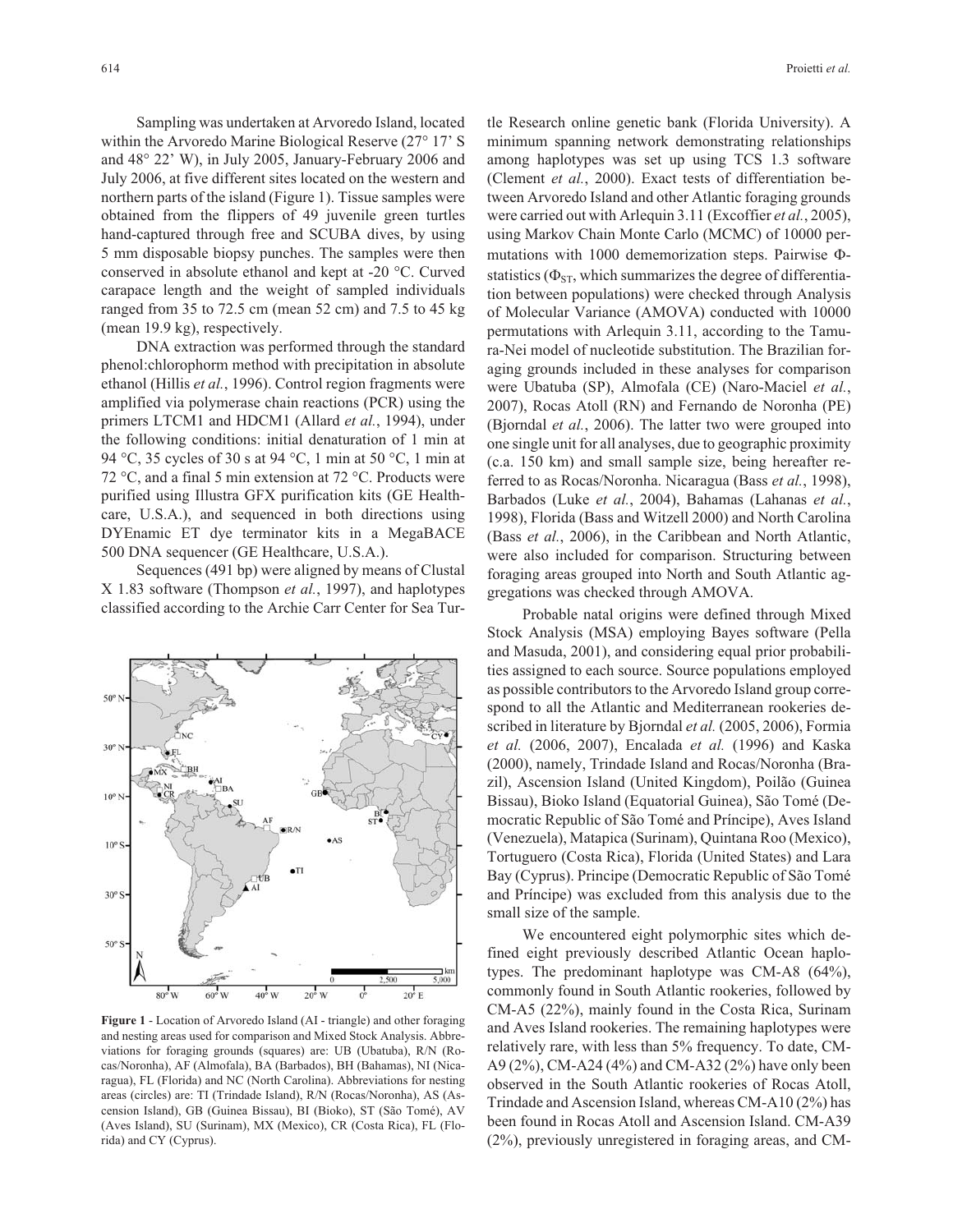A45 (2%), with only one register in feeding grounds, have been described only in animals from the Ascension Island rookery. Haplotypes were distinguished by a maximum of two variations, as shown in the Minimum Spanning Network (Figure 2).

Haplotype  $(h)$  and nucleotide  $(\pi)$  diversity estimates encountered for the study area were  $0.5570 \pm 0.0697$  and  $0.0021 \pm 0.0016$ , respectively. Diversity estimates for Arvoredo Island and other Atlantic foraging grounds are listed in Table 1. Exact tests of differentiation based on haplotype frequencies demonstrated general differentiation among all feeding areas ( $p = 0.000$ ). According to these tests, Arvoredo Island was significantly different from most forag-



**Figure 2** - Minimum spanning network of mtDNA control region relationships encountered at Arvoredo Island. Hash lines represent 1 basepair substitution between haplotypes.

ing areas, with the exception of Ubatuba and Rocas/Noronha in Brazil ( $p = 0.4776$  and 0.3077, respectively). Similar results were inferred from AMOVA ( $p = 0.1292$  and 0.6261). By grouping foraging aggregations into North and South Atlantic and using AMOVA, strong structuring was revealed ( $\Phi_{ST}$  = 0.6913 p < 0.01). From MSA, it was indicated that Ascension and Aves Islands are the main contributors to the Arvoredo aggregation, with lesser contributions from Guinea Bissau and Trindade Island, as shown in Table 2.

High CM-A8 frequency in the study area is in accordance with the predominance of this haplotype in various nesting and feeding areas in the Atlantic, and is consistent with the suggestion of it being the closest relative to an ancestral haplotype in the Atlantic basin. Haplotype CM-A5 was the second most frequent, as was noted in other south Atlantic feeding grounds, and in accordance with its high frequency in large Caribbean rookeries (Bjorndal *et al.*, 2005, 2006; Formia *et al.*, 2006, 2007; Naro-Maciel *et al.*, 2007). Elevated *h* values are found in most green turtle foraging areas, as expected when considering that these aggregations are composed of mixed stocks (Bass and Witzell, 2000). Low  $\pi$  values were also expected due to the slight variation observed between haplotypes.

The distribution of haplotypes among foraging grounds is apparently non-random, with significant differentiation among individual areas and strong structuring between North and South Atlantic aggregations. The life history patterns of sea turtles may account for such structuring, with the pelagic stage determining the areas to which these animals will recruit, possibly at the whim of ocean currents (Musick and Limpus, 1997; Luschi *et al.*, 2003). Arvoredo Island was not significantly different from the closest genetically-described southwestern Atlantic foraging ground, Ubatuba (ca. 755 km), thereby indicating that foraging areas can present similarity in mtDNA at small spatial scales. Such a hypothesis is corroborated by Al-

**Table 1** - Haplotype (*h*) and nucleotide  $(\pi)$  diversity estimates  $\pm$  standard deviations for all compared foraging aggregations.

| Foraging ground             | Haplotypes     | $\boldsymbol{h}$    | $\pi$               | Sample size |  |
|-----------------------------|----------------|---------------------|---------------------|-------------|--|
| Arvoredo Island             | 8              | $0.5570 + 0.0697$   | $0.0021 \pm 0.0016$ | 49          |  |
| Ubatuba <sup>a</sup>        | 10             | $0.4460 + 0.0556$   | $0.0020 \pm 0.0015$ | 113         |  |
| Rocas/Noronha <sup>b</sup>  | 6              | $0.5887 + 0.0911$   | $0.0019 \pm 0.0015$ | 32          |  |
| Almofala <sup>a</sup>       | 13             | $0.7168 + 0.0306$   | $0.0067 \pm 0.0039$ | 117         |  |
| Barbados <sup>c</sup>       | 8              | $0.7734 \pm 0.0276$ | $0.0105 + 0.0057$   | 60          |  |
| Bahamas <sup>d</sup>        | 6              | $0.3703 + 0.0650$   | $0.0066 \pm 0.0038$ | 79          |  |
| Nicaragua <sup>e</sup>      | $\overline{2}$ | $0.1831 + 0.0621$   | $0.0039 + 0.0025$   | 60          |  |
| Florida <sup>f</sup>        | 6              | $0.4855 + 0.0668$   | $0.0032 + 0.0021$   | 62          |  |
| North Carolina <sup>g</sup> | 8              | $0.6778 + 0.0310$   | $0.0052 \pm 0.0031$ | 106         |  |
| Average                     |                | 0.5334              | 0.0040              | 68          |  |

<sup>a</sup>Naro-Maciel *et al.* 2007. <sup>b</sup>Bjorndal *et al.* 2006. °Luke *et al.* 1994. <sup>4</sup>Lahanas *et al.* 1998. °Bass *et al.* 1998. <sup>6</sup>Bass and Witzell 2000. <sup>g</sup>Bass *et al.* 2006.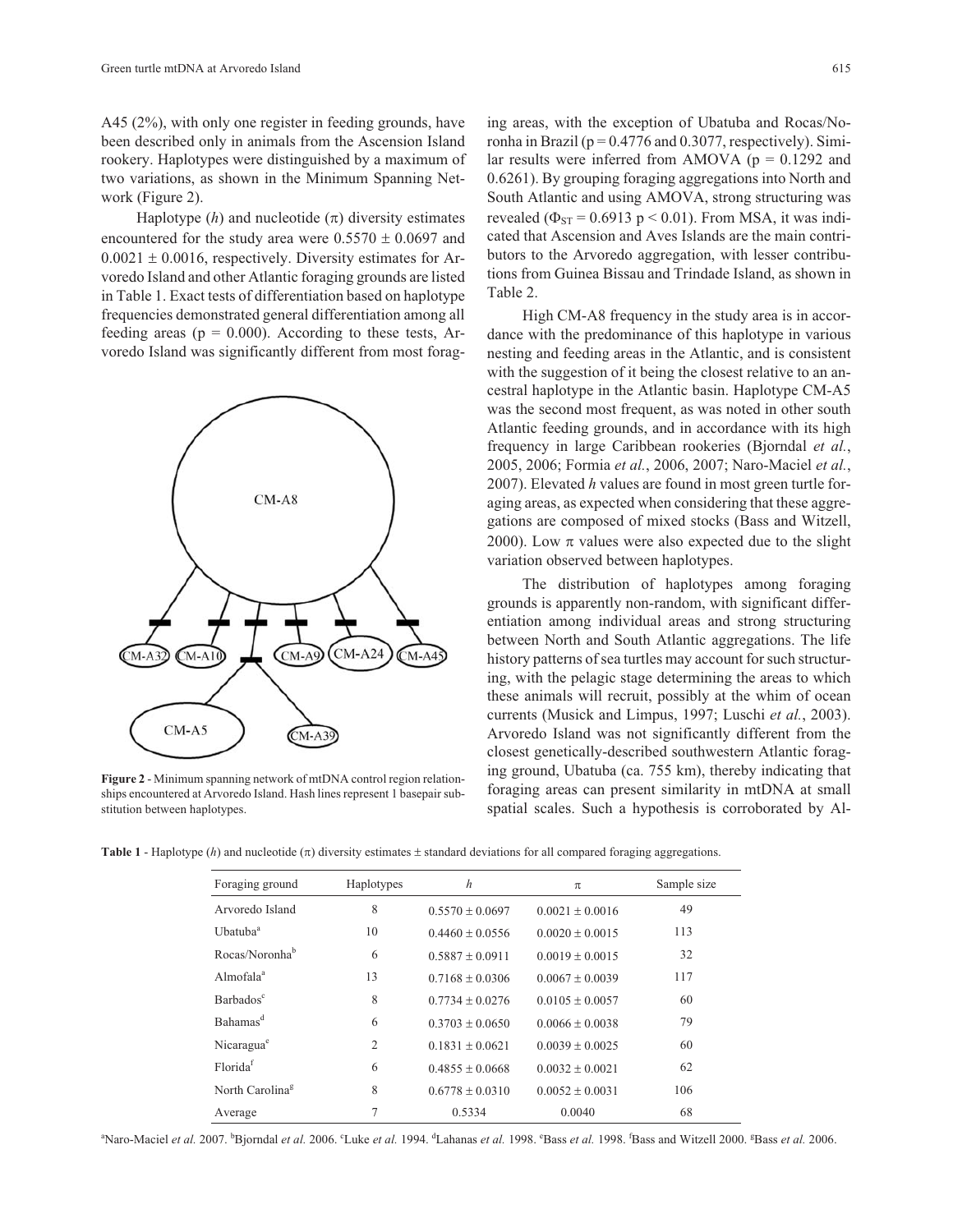| Stock                               | Mean   | S.D.   | 2.5%   | Median | 97.5%  |  |
|-------------------------------------|--------|--------|--------|--------|--------|--|
| Trindade Island <sup>a</sup>        | 0.0218 | 0.0535 | 0.0000 | 0.0001 | 0.1852 |  |
| Rocas/Noronha <sup>a</sup>          | 0.0161 | 0.0471 | 0.0000 | 0.0000 | 0.1700 |  |
| Ascension Island <sup>b, c, d</sup> | 0.6801 | 0.1171 | 0.3869 | 0.7029 | 0.8407 |  |
| Guinea Bissau <sup>c</sup>          | 0.0197 | 0.0542 | 0.0000 | 0.0000 | 0.1948 |  |
| <b>Bioko</b> <sup>c</sup>           | 0.0174 | 0.0504 | 0.0000 | 0.0000 | 0.1710 |  |
| São Tomé <sup>c</sup>               | 0.0062 | 0.0220 | 0.0000 | 0.0000 | 0.0663 |  |
| Aves Island <sup>d</sup>            | 0.2296 | 0.0597 | 0.1257 | 0.2257 | 0.3592 |  |
| Surinam <sup>d</sup>                | 0.0019 | 0.0064 | 0.0000 | 0.0000 | 0.0199 |  |
| Mexico <sup>d</sup>                 | 0.0019 | 0.0064 | 0.0000 | 0.0000 | 0.0196 |  |
| Costa Rica <sup>e</sup>             | 0.0019 | 0.0063 | 0.0000 | 0.0000 | 0.0193 |  |
| Florida <sup>d</sup>                | 0.0017 | 0.0058 | 0.0000 | 0.0000 | 0.0177 |  |
| $Cyprus^{d,f}$                      | 0.0017 | 0.0056 | 0.0000 | 0.0000 | 0.0159 |  |

**Table 2** - Mixed stock analysis based on Bayesian methods considering equal priors, with mean, standard deviation (S.D.), 2.5% quantile, median and 97.5% quantile.

<sup>a</sup>Bjorndal *et al.* 2006. <sup>b</sup>Formia *et al.* 2007. <sup>c</sup>Formia *et al.* 2006. <sup>d</sup>Encalada *et al.* 1996. <sup>c</sup>Bjorndal *et al.* 2005. <sup>f</sup>Kaska 2000.

mofala, the most distant southwestern Atlantic foraging ground from Arvoredo Island (ca. 3800 km), being significantly different from the study area. This difference could also be due to its proximity to the Caribbean region, with its strong structuring within the Atlantic Ocean (Bass *et al.* 2006). The similarity observed between relatively close feeding grounds could possibly be attributed to movements along the coast, which may be influenced by factors such as current intensity, variations in temperature, food availability and continuous recruitment to coastal zones (Bass *et al.*, 2006). Despite many animals presenting high fidelity to foraging areas, it is known that non-reproductive costal movements of juvenile green turtles may occur (Godley *et al.*, 2003; Bass *et al.*, 2006), the geographic nearness of the areas and major coastal currents also possibly constituting important factors in these movements. Green turtles present at least short-term fidelity to Arvoredo Island, as demonstrated by various recaptures over a three-year study period (Reisser *et al.*, 2008). Nevertheless, one animal tagged in the area was encountered six months later by members of Project Tamar-ICMBio, stranded at Caraguatatuba in São Paulo state, over 700 km away, thus giving evidence of non-reproductive migration in coastal waters. Migration between São Paulo and southern Brazil has also been observed by Marcovaldi *et al.* (2000), in which a green turtle, initially tagged at Ubatuba, was recaptured three months later in Bombinhas, SC, only 10 km from Arvoredo Island.

As was the case for other south Atlantic foraging areas (Bjorndal *et al.*, 2006; Naro- Maciel *et al.*, 2007), the main stock contributing to the Arvoredo aggregation belongs to Ascension Island. Green turtle movements between Ascension and Brazil have often been noted through mark-recapture and telemetry studies (Meylan, 1995, Luschi *et al.*, 1998, Hays *et al.*, 2002). The large nesting population (the second largest in the Atlantic, with

approximately 3800 females nesting annually; Broderick *et al.*, 2006) and favorable ocean currents are the most probable explanations for such a high contribution. The second largest contributor was Aves Island, although there is a lack of tagging evidence on migrations to-and-from Brazil. However, the relatively large rookery size (300-500 females nesting annually; Seminoff, 2002), and the strong link between Caribbean rookeries and Brazilian foraging grounds, as demonstrated by Lima *et al.*, (2008), give support to this conclusion. The connection between African rookeries and Brazilian foraging grounds is not evident, possibly due to the limited number of studies dealing with the African continent. Estimates inferred from MSA indicated that African contributions as a whole to Arvoredo Island were generally low, although those from Guinea Bissau and Bioko were relatively high compared to other African nesting areas. Naro-Maciel *et al.* (2007) also observed a relatively high contribution from Guinea Bissau to Ubatuba. This could be a consequence of the fixed characteristics of this area for the commonly found haplotype CM-08 (Formia *et al.*, 2006), which could have affected MSA estimates. Bioko also presents a high frequency of haplotype CM-08 (90%), also possibly interfering with the analysis. The contribution from Trindade Island is apparently underestimated when considering that this island supports the largest nesting area in Brazil (approximately 300-400 females during the last nesting season - Soares LS, personal communication to PLR), and is the nearest rookery to the study area (*ca*. 2100 km). Furthermore, numerous recaptures of green turtles tagged in this area have been registered along the Brazilian coast (Marcovaldi *et al.*, 2000). Low estimated contributions from Trindade Island have also been registered for the previously cited mixed stocks described in Brazil (Almofala, Ubatuba, Rocas/Noronha). However, in a recent study by Bolker *et al.* (2007), a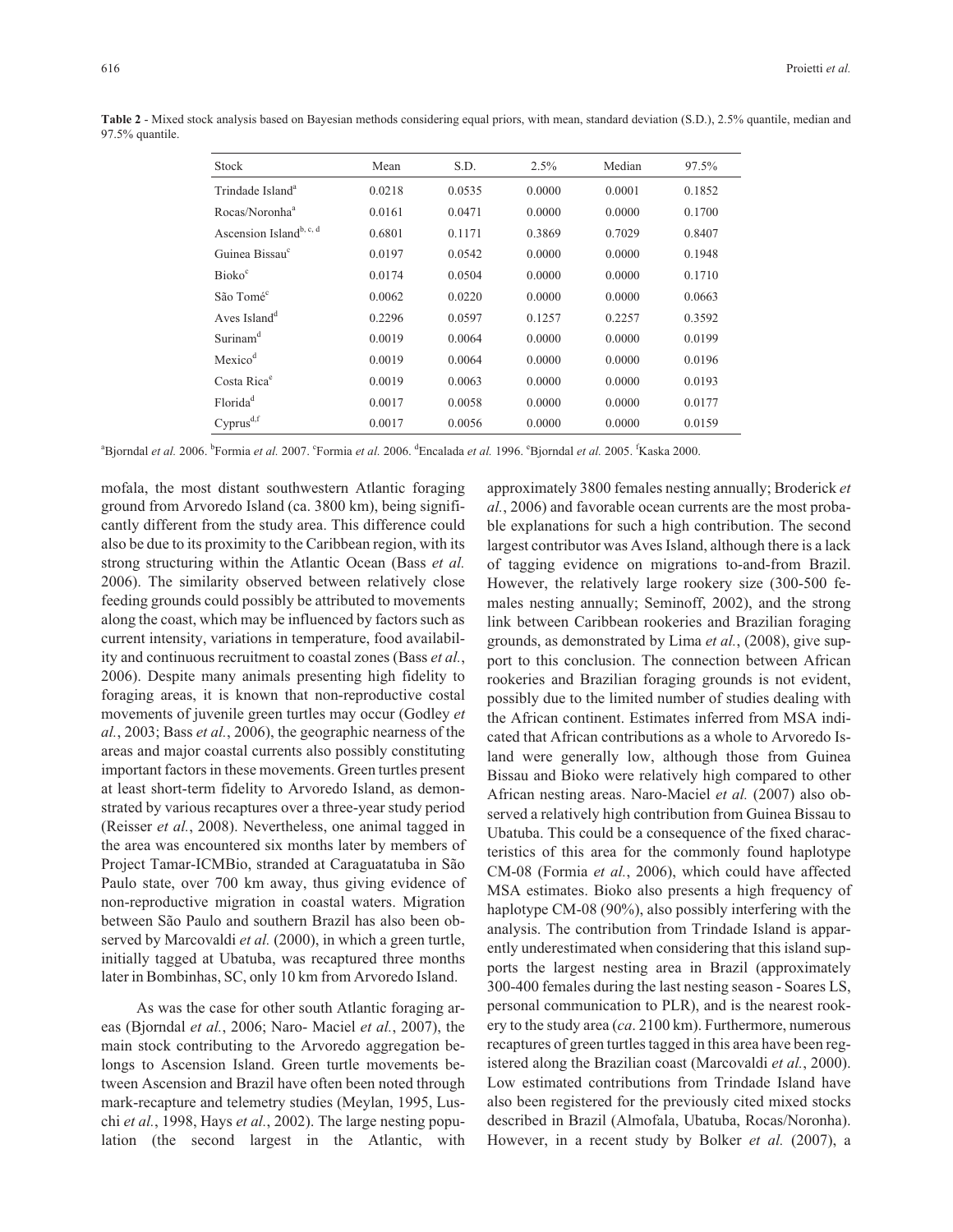'many-to-many' MSA approach with the incorporation of multiple mixed stocks gave evidence of higher contributions from Trindade Island to northeastern Brazil than those previously published. This could corroborate the hypothesis that Trindade's contribution to the study area is underestimated. Nonetheless, further investigation is necessary to clarify this.

The assumption that all sources and all mixtures are well described is a great problem with MSA, since this is not always the case. The presence of foraging ground haplotypes which have not been described at nesting areas clearly indicates that some rookeries may be inadequately described or not even at all, as was noted by Bass *et al.* (2006), Formia *et al.* (2007) and Naro-Maciel *et al.* (2007). Furthermore, haplotypes being encountered in rookeries but not in foraging areas demonstrates insufficient research at feeding grounds. Therefore, this analysis should be interpreted together with all available evidence (*i.e.* demographic, ecological, and molecular), in order to reach conclusive information on the life history patterns of sea turtles.

Describing the genetic characteristics of juvenile green turtle foraging grounds and defining their relationship with other feeding and breeding grounds provide a framework for successfully conserving and managing this species. The extensive Brazilian coastline and oceanic islands harbor countless foraging grounds, besides three rookeries of which two are relatively large, thereby urging investigation and protection for conservation purposes. Impacts affecting foraging areas may also influence distant rookeries. Thus, the protection of feeding zones could be a big step towards the protection of their contributing stocks. The distribution and migrations of green turtles surpass national boundaries, wherefore urging national and international efforts and cooperation is essential for assuring the survival of this species.

#### Acknowledgments

We thank Pata da Cobra Diving and the Brazilian Navy for logistic support in expeditions. We also thank Projeto Tamar-ICMBIO for partnership, in particular Alice Grossman and Pablo Mendonça for training in field work. We acknowledge all involved in biological sampling, besides Liane Artico for generous laboratorial aid and Tiago Gandra for map design. The authors have received financial support from the Conselho Nacional de Pesquisa (CNPq - Brazil), Rufford Small Grants (RSG - UK) and The People's Trust for Endangered Species (PTES - UK). This work was licensed by Instituto Chico Mendes para Conservação da Biodiversidade (ICMBio), authorization #13334-1.

### **References**

Allard MW, Miyamoto MM, Bjorndal KA, Bolten AB and Bowen BW (1994) Support for natal homing in green turtles from mitochondrial DNA sequences. Copeia 1994:34-41.

- Avise JC (2007) Conservation genetics of marine turtles Ten years later. In: Hewitt D and Fulbright T (eds) Frontiers in Wildlife Science: Linking Ecological Theory and Management Applications. CRC Press, Boca Raton, pp 295-314.
- Bass AL, Lagueux CJ and Bowen BW (1998) Origin of green turtles, *Chelonia mydas*, at ``Sleeping Rocks'' off the northeast coast of Nicaragua. Copeia 1998:1064-1069.
- Bass AL and Witzell WN (2000) Demographic composition of immature green turtles (*Chelonia mydas*) from the east central Florida coast: Evidence from mtDNA markers. Herpetologica 56:357-367.
- Bass AL, Epperly SP and Braun-Mcneill J (2006) Green Turtle (*Chelonia mydas*) foraging and nesting aggregations in the Caribbean and Atlantic: Impact of currents and behavior on dispersal. J Hered 97:346-354.
- Bjorndal KA, Bolten AB and Troeng S (2005) Population structure and genetic diversity in green turtles nesting at Tortuguero, Costa Rica, based on mitochondrial DNA control region sequences. Mar Biol 147:1449-1457.
- Bjorndal KA, Bolten AB, Moreira L, Bellini C and Marcovaldi MA (2006) Population structure and diversity of Brazilian green turtle rookeries based on mitochondrial DNA sequences. Chelonian Conserv Biol 5:262-268.
- Bolker BM, Okuyama T, Bjorndal KA and Bolten AB (2007) Incorporating multiple mixed stocks in mixed stock analysis: 'Many-to-many' analyses. Mol Ecol 16:685-695.
- Bowen BW (1995) Tracking marine turtles with genetic markers Voyages of the ancient mariners. Bioscience 45:528-534.
- Bowen BW and Karl SA (2007) Population genetics and phylogeography of sea turtles. Mol Ecol 16:4886-4907.
- Broderick AC, Frauenstein R, Glen F, Hays GC, Jackson AL, Pelembe T, Ruxton GD and Godley BJ (2006) Are green turtles globally endangered? Global Ecol Biogeogr 35:21-26.
- Clement M, Posada D and Crandall K (2000) TCS: A computer program to estimate gene genealogies. Mol Ecol 9:1657- 1660.
- Encalada SE, Lahanas PN, Bjorndal KA, Bolten AB, Miyamoto MM and Bowen BW (1996) Phylogeography and population structure of the Atlantic and Mediterranean green turtle *Chelonia mydas*: A mitochondrial DNA control region sequence assessment. Mol Ecol 5:473-483.
- Excoffier L, Laval G and Schneider S (2005) Arlequin ver. 3.0: An integrated software package for population genetics data analysis. Evol Bioinform Online 1:47-50.
- Formia A, Godley BJ, Dontaine J-F and Bruford MW (2006) Mitochondrial DNA diversity and phylogeography of endangered green turtle (*Chelonia mydas*) populations in Africa. Conserv Genet 7:353-369.
- Formia A, Broderick AC, Glen F, Godley BJ, Hays GC and Bruford MW (2007) Genetic composition of the Ascension Island green turtle rookery based on mitochondrial DNA: Implications for sampling and diversity. Endang Species Res 3:145-158.
- Godley BJ, Lima EHSM, Åkesson S, Broderick AC, Glen F, Godfrey MH, Luschi P and Hays GC (2003) Movement patterns of green turtles in Brazilian coastal waters described by satellite tracking and flipper tracking. Mar Ecol Prog Ser 253:271-288.
- Hays GC, Broderick AC, Godley BJ, Lovell P, Martin C, McConnell BJ and Richardson S (2002) Biphasal long-distance migration in green turtles. Anim Behav 64:895-898.